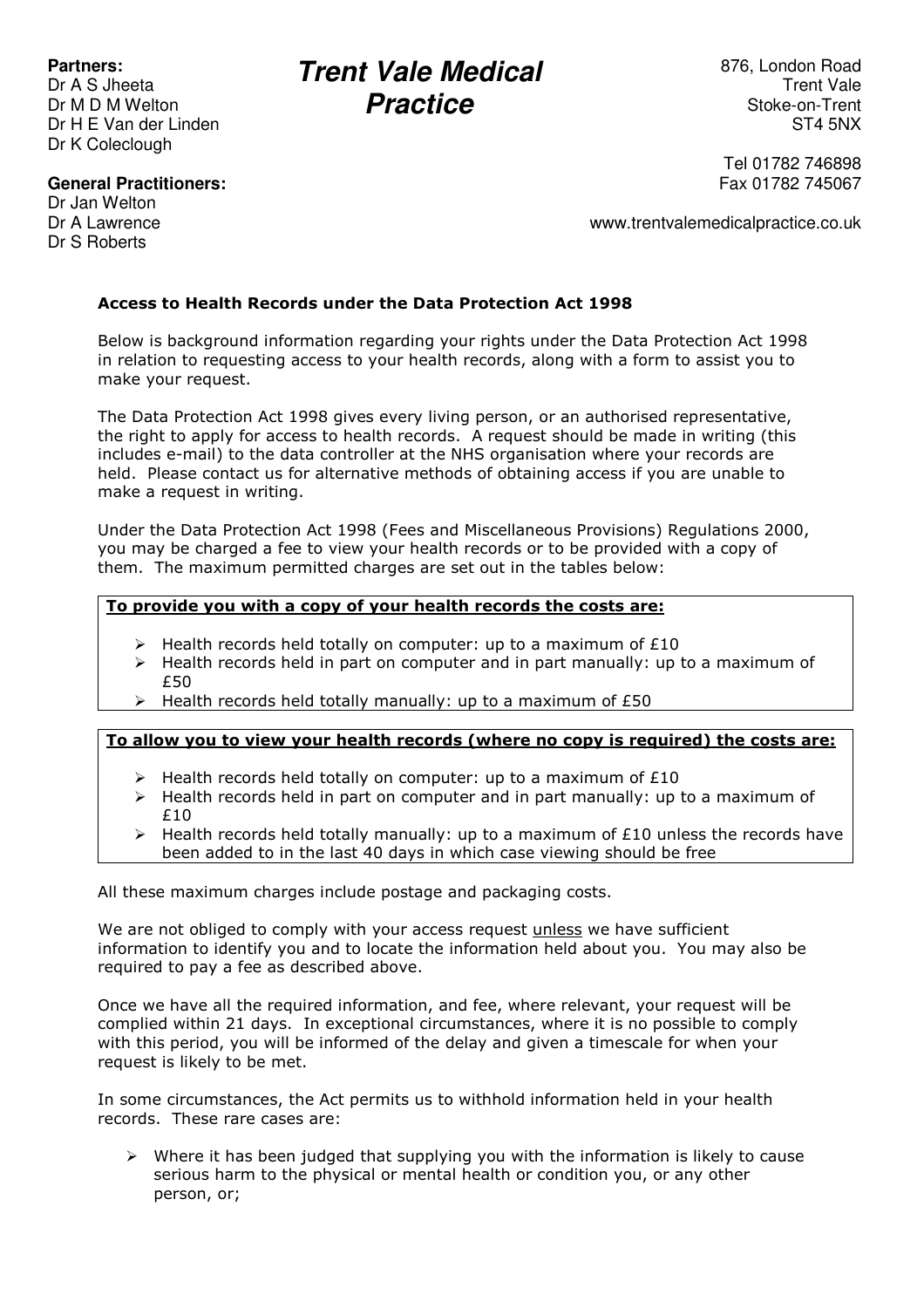$\triangleright$  Where providing you with access would disclose information relating to or provided by a third person who had not consented to the disclosure, this exemption does not apply where that third person is a health professional involved in your care.

When making your request for access, it would be helpful if you could provide details of the periods and parts of your health record you require. Although this is optional, it will help save NHS time and resources, and may reduce the costs of your request.

If you are using an authorised representative, you need to be aware that in doing so they may gain access to all health records concerning you, which may not be relevant. If this is a concern, you should inform your representative of what information you wish them to specifically request when they are applying for access.

If you have any complaints about any aspect of your application to obtain access to your health records, you should first discuss this with the practice. If this proves unsuccessful, you can make a complaint through the NHS Complaints Procedure by contacting the NHS organisation formally. Further information about the NHS Complaints Procedure is available on the NHS Choices website at:

www.nhs.uk/aboutNHSChoices/pages/Howtocomplaincompliment.aspx

Alternatively, you can contact the Information Commissioners Office (responsible for governing Data Protection compliance) at: Wycliffe House, Water Lane, Wilmslow, Cheshire, SK9 5AF, Tel 01625 545700, or www.ico.gov.uk.

Yours sincerely

Michele Parkes Practice Manager

#### **Access to Health Records under the Data Protection Act 1998 (subject Access Request)**

**Patient's authority consent form for release of health records (manual or computerised health records)** 

#### **Please print all details and use dark ink**

**To:**  Trent Vale Medical Practice 876 London Road Trent Vale Stoke-on-Trent **Staffordshire** ST4 5NX

### **Identity of individual about whom information is requested:**

Full Name

Current Address

Date of Birth

Contact Telephone Number